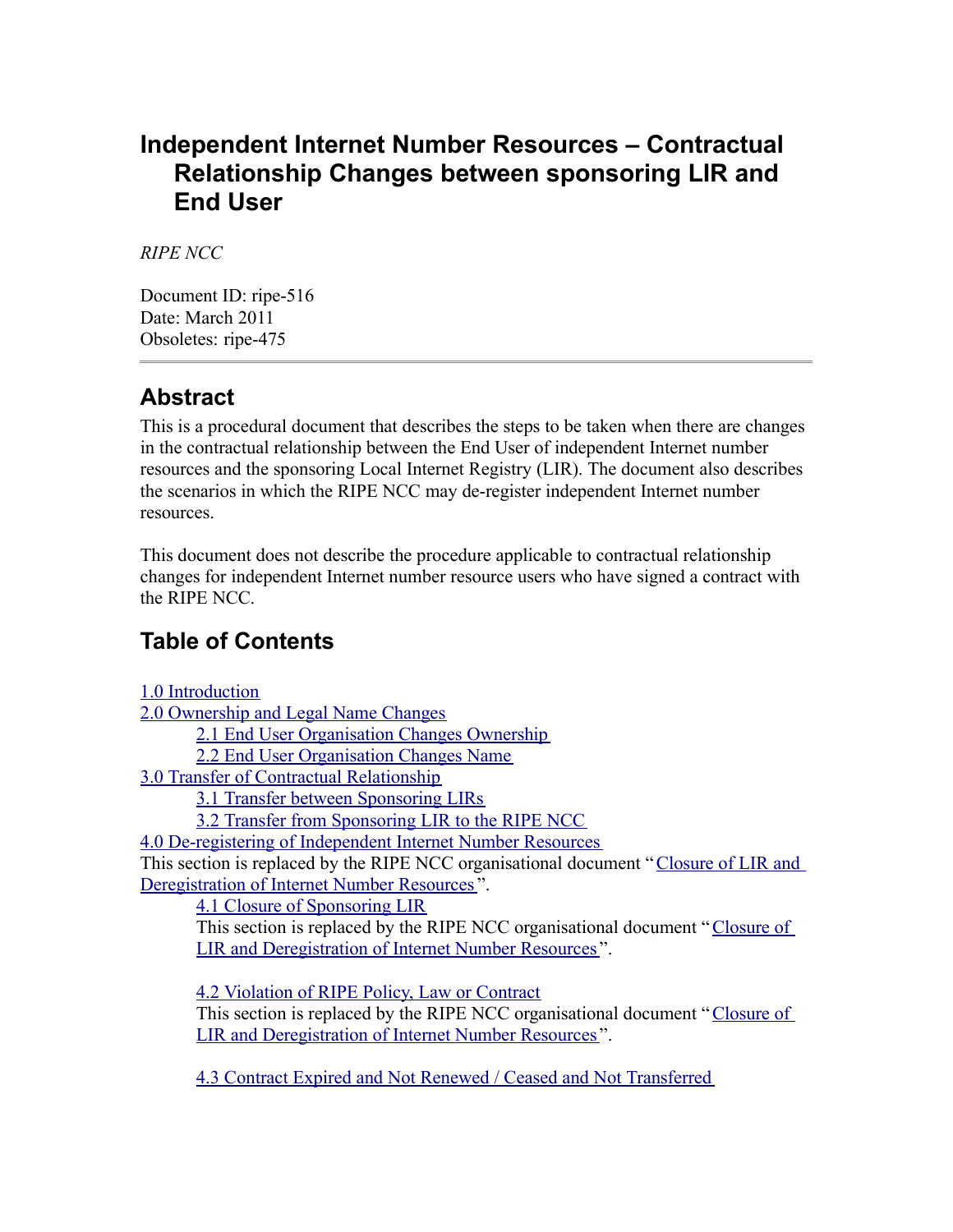## **1.0 Introduction**

In October 2008, the RIPE Community accepted a policy change which states that a contractual relationship must be established between an End User and a sponsoring LIR or the RIPE NCC before the End User can receive independent Internet number resources.

In order to fulfil its mandate of manager of independent Internet number resources, the RIPE NCC requires End Users and LIRs to inform the RIPE NCC in case of changes to their contractual relationship.

The procedures listed in this document are subject to RIPE policies.

# **2.0 Ownership and Legal Name Changes**

The RIPE NCC requires Sponsoring LIRs to maintain a proper registration of End User's legal organisation changes with the RIPE NCC.

## **2.1 End User Organisation Changes Ownership**

If the ownership of the organisation changes but the legal operating name is continued, the RIPE NCC does not have to be notified.

## **2.2 End User Organisation Changes Name**

When an End User that has been assigned independent Internet number resources changes its legal operating name, the RIPE NCC must be notified.

In all cases, a new contract must be signed between the renamed End User organisation and the sponsoring LIR in order to guarantee a legitimate handover of the existing rights and obligations.

A copy of this contract, a revised extract of the Trade Register and proof of change from an authorised person must be provided to the RIPE NCC.

# **3.0 Transfer of Contractual Relationship**

If the contractual agreement between the End User of independent Internet number resources and the sponsoring LIR ceases, for any reason, the contractual changes must be communicated to the RIPE NCC.

## **3.1 Transfer between Sponsoring LIRs**

If the End User decides to change sponsoring LIR, this change must be communicated to the RIPE NCC.

The request must come from either the current or the new sponsoring LIR. The RIPE NCC will need confirmation from both LIRs before it can proceed with the transfer, unless the current LIR is closed or in the process of being closed.